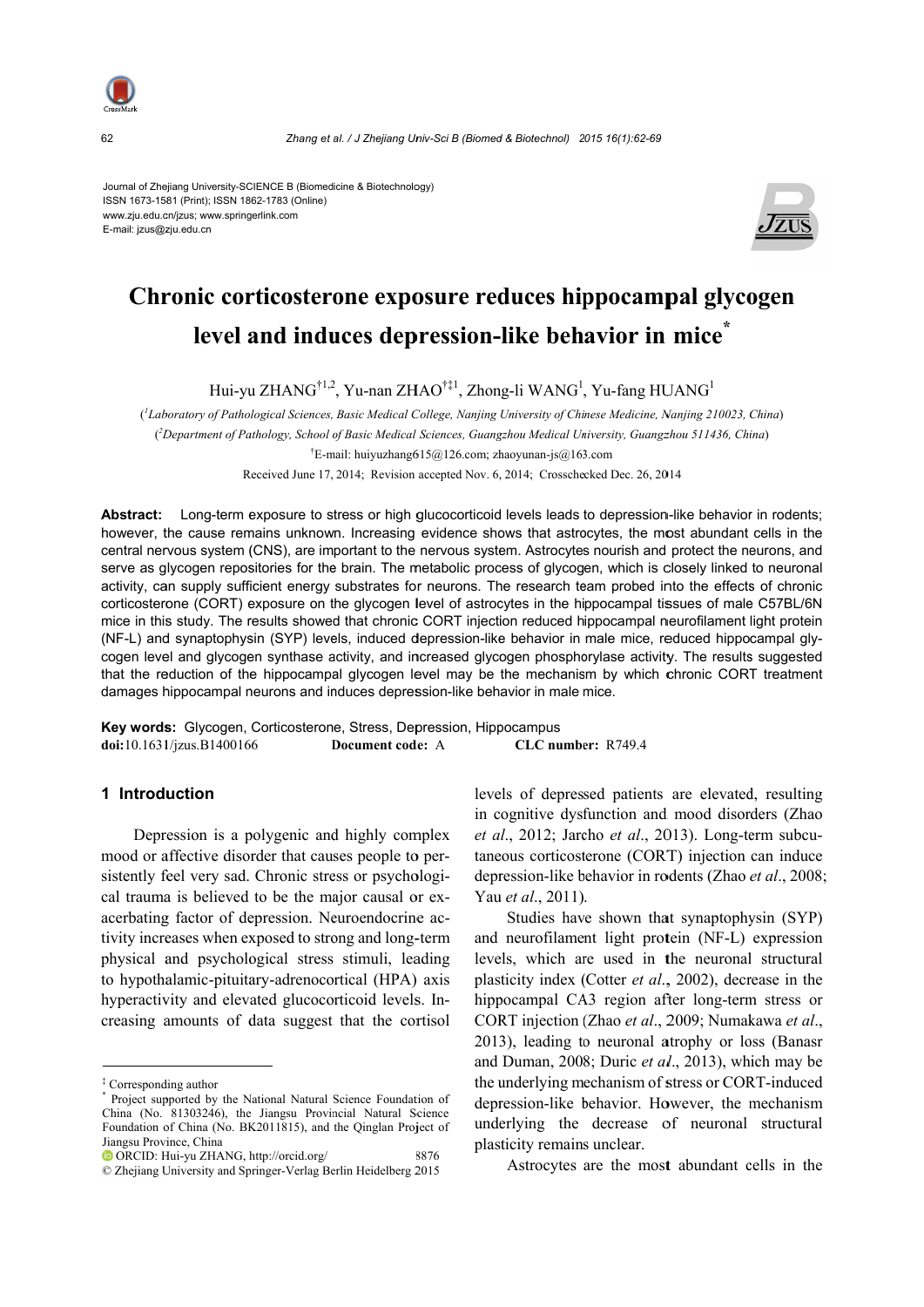central nervous system (CNS). Astrocytes secrete neurotrophic and supportive factors that support, nourish, protect, and repair neurons (Rajkowska and Miguel-Hidalgo, 2007). Astrocytes regulate the uptake and clearance of transmitters across synapse gaps through amino acid neurotransmitter transporters, and thus are important for maintaining synaptic efficacy (Koizumi *et al*., 2003). Astrocytes nourish and protect neurons, as well as serve as energy repositories for the brain, because astrocytes store almost all the glycogen, an important energy reserve for the brain.

The potential importance of the CNS glycogen stores has recently received increased attention. Glycogen provides a material basis for astrocyte function and energy for neuronal activity and survival (Dombro *et al*., 2000; Dienel and Cruz, 2004). Studies on cell cultures have shown that increased amounts of glycogen in astrocytes can extend the lifespan of neurons (Brown *et al*., 2005). Brain glycogen may be an important source of energy substrates that support synaptic activity and maintain glutamatergic neurotransmission (Sickmann *et al*., 2012). Experiments of Brown *et al*. (2003) showed that glycogen is utilized to meet the energy needs of axons upon action potential propagation in optic nerve preparations, mainly by transferring lactate from astrocytes to axons. There are studies that indicate that glycogen mobilization is closely linked to neuronal activity and could supply enough energy substrates for neurons when energy substrates are inadequate (Brown *et al*., 2005). Reduction of brain glycogen is hypothesized herein to be associated with CORT-induced depressionlike behavior because glycogen in astrocytes is important to neuronal function.

#### **2 Materials and methods**

## **2.1 Experimental animals**

The procedures of the present experiment were in accordance with the regulations set by the Committee on the Use of Live Animals in Research (Certificate No. 0025330; Permit No. SCXK (Su) 2012-0004), Laboratory Animal Center of Nanjing Medical University, China. Adult male C57BL/6N mice (18–20 g, 4–5 weeks, housed 5 mice per cage) were kept in a room on a standard 12-h light/dark cycle at  $(25\pm1)$  °C and provided with food and water

*ad libitum*. Mice were allowed one week to adapt to the laboratory environment before the actual experiments. The mice were treated in accordance with the Guidelines of Accommodation and Care for Animals by the Chinese Convention for the Protection of Vertebrate Animals used for Experimental and Other Scientific Purposes.

#### **2.2 CORT administration**

The mice were put into two groups (20 each group): control and CORT groups. The CORT group was conducted as described by Zhao *et al*. (2008). The animals in the CORT group received subcutaneous CORT injection (20 mg/kg) once per day (5 ml/kg) at random times during the light phase. The control animals received subcutaneous injections of the vehicle alone. All behavioral tests were performed during the day to avoid bias of dark-cycle locomotor activity changes. After four weeks (28 d) of administration, depression-like behavior in the mice was followed by the forced swim test (FST) and tail suspension test (TST). Ten animals from each group were randomly chosen, of which blood was collected for assessment and hippocampal tissues were used for Western blot analysis. The remaining animals were flash-frozen through rapid immersion in liquid nitrogen, of which hippocampal tissues were used for the glycogen assay and the enzyme assay. Five hours after the last dose of CORT, the mice were anesthetized using phenobarbital sodium and their cardiac blood was collected after injection of CORT on Day 29. Plasma was separated via centrifugation at 3000 r/min and stored at −20 °C until needed for CORT concentration assay. The skull was opened and then the brain tissues were removed rapidly from the skulls. In order to expose the hippocampus, we need to remove the cerebral cortex covering it. The first incision is at the end of the hemisphere; the second incision is about 1.5–2.0 mm in front of the previous one and it should arrive at the lateral ventricle. Both incisions go to the brain's ventral part and meet there. The rest of the hippocampus is separated from the cortex covering it, along the surface towards the ventral part of the hippocampus. The brain tissues were rapidly removed after animals were subjected to rapid immersion in liquid nitrogen. The frozen hippocampal tissues were pulverized under liquid nitrogen using a mortar and a pestle for glycogen assay and enzyme activity assay.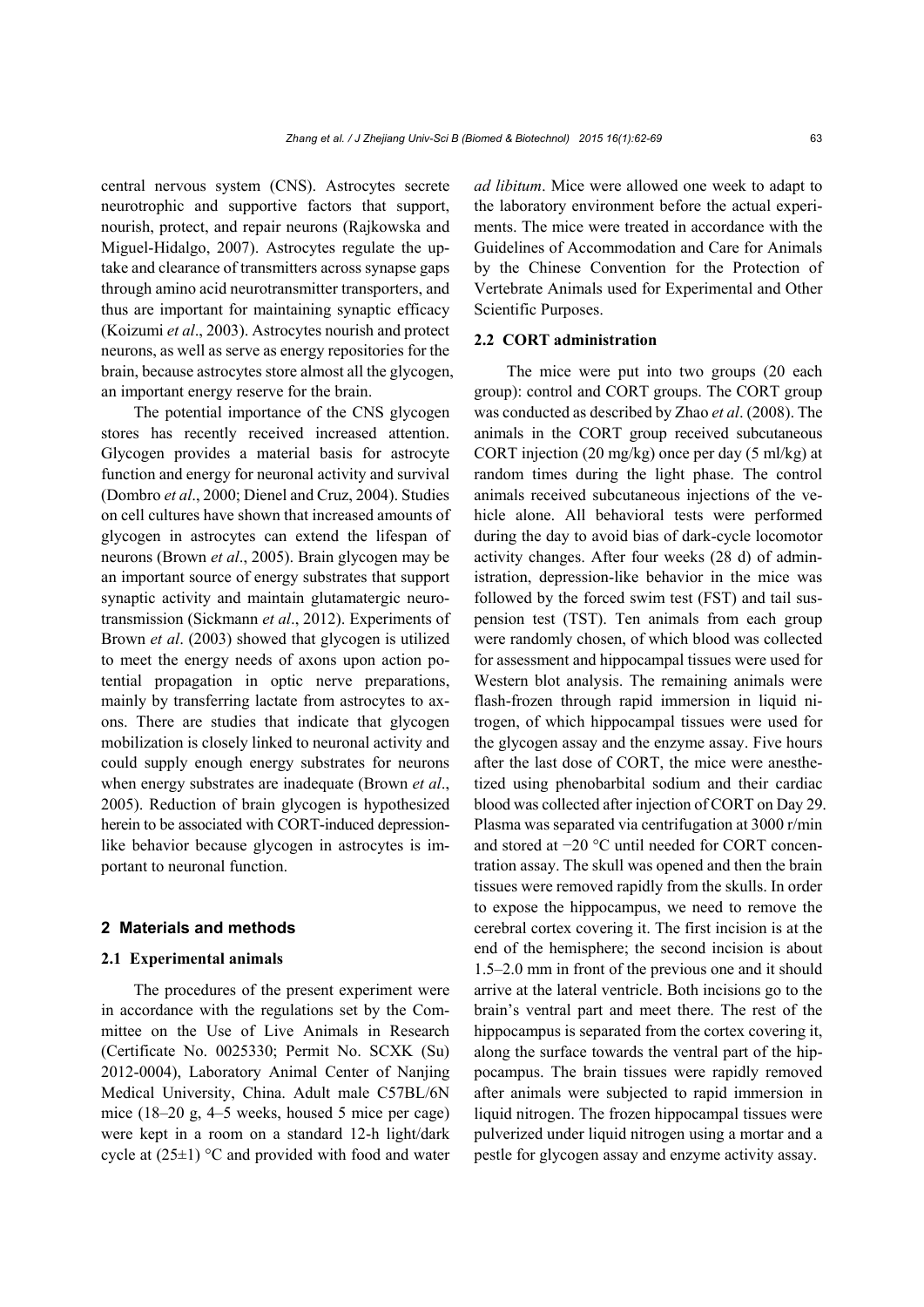#### **2.3 Behavioral tests**

Behavioral tests were conducted in JLBehv-FSG-4 sound insulation boxes controlled by a Dig Behav animal behavior video analysis system; this system can automatically record and analyze animal movements to provide total immobility time during the FST and TST. The FST test was conducted as described by Porsolt *et al*. (1978). The test was conducted in a 5000-ml glass beaker swim tank filled with 15 cm-deep water at  $(25\pm1)$  °C. Each mouse was put separately and forced into a glass beaker for 6 min. Behavior in the glass beaker swim tank was videotaped by a Dig Behav animal behavior video analysis system. Durations of immobility were videotaped during the last 4 min. After 6 min, the mouse was removed from the glass beaker. The TST test was conducted as described by Steru *et al*. (1985). At 24 h after the FST, the mice were individually suspended by securely taping the tail 1 cm from the tip, secured to a shelf 25 cm above the bottom of a sound insulation box. The mice should be hung for 6 min, and the duration of immobility was videotaped during the last 4 min.

### **2.4 CORT assays**

Plasma CORT was measured using the commercial AssayMax CORT ELISA kit (Assaypro, Catalog No. EC3001-1). Each sample serum (25 μl) and standard were loaded into microtiter plates, and then 25 μl biotinylated CORT was added. After a 2-h incubation, plates were cleaned. Streptavidinperoxidase (50 μl) was then added and incubated for 30 min at room temperature. After the substrate and stop solution were added, the optical density (absorbance at 450 nm) was measured on a microplate reader (Molecular Devices, USA). The standard curve suggested a direct relationship between optical density and serum sample concentration.

#### **2.5 Western blot analysis**

The powdered hippocampal tissues were homogenized immediately at 4 °C in 0.5 ml of lysis buffer. The solution was denatured in a sample buffer at 95 °C for 5 min. The samples were then analyzed by 10% (0.1 g/ml) sodium dodecyl sulfate polyacrylamide gel electrophoresis (SDS-PAGE). The protein was transferred to membranes. The membrane was in turn incubated with a primary antibody, and biotin-tagged with a secondary antibody. The primary antibodies used to analyze protein expression are anti-SYP antibody (1:400 (v/v), Santa Cruz), anti-NF-L antibody (1:500 (v/v), Invitrogen), and anti-β-actin antibody  $(1:2000 \text{ (v/v)}$ , Sigma). The secondary antibodies were IgG (1:4000 (v/v), Gene Script). The protein bands were analyzed with an FR-200A electrophoresis image analysis system. The SYP and NF-L levels of each sample were normalized against the β-actin from the same sample.

## **2.6 Tissue glycogen assay**

Hippocampal glycogen assays were conducted as described by Kong *et al*. (2002). Briefly, powdered hippocampal tissues were separated into two samples (Fractions A and B). Two identical hippocampal powder portions from each sample were homogenized in 6% (0.06 g/ml) ice-cold perchloric acid, which instantly stops glycogen metabolism. Fraction A was treated with 100 μl homogenate, 20 μl of 1.0 mol/L KHCO<sub>3</sub>, 1 ml of 0.2 mol/L sodium acetate, and 20 U/ml of amyloglucosidase; Fraction B was subjected to the same procedure, except the addition of 20 U/ml of amyloglucosidase. The reaction was terminated by adding 0.5 ml of perchloric acid solution. The mixtures were centrifuged at 20000 r/min at 4 °C for 10 min and then neutralized by a KOH solution, and the resulting supernatants were used for the glucose assay. The glucose content was detected in 96-well plates, with 200 μl reaction solution at pH 8.1 in each well. The plates were laid in a fluorescence plate reader (SpectraMax Gemini, Molecular Devices, Menlo Park, CA, USA) and NADPH formation was measured at 355 nm excitation, 480 nm emission, and 420 nm cutoff wavelengths after shaking. The measurements were conducted after the incubation of 30 min with hexokinase added to each well. Desiccated glycogen hydrolyzed with 6% perchloric acid was found to exactly yield the predicted amount of glucose. Tissue glycogen levels, expressed as astrocyte glucose units  $(g/g \text{ wet tissue})$ , were calculated by subtracting the final glucose concentrations in the unhydrolyzed tissues from those in the hydrolyzed tissues.

#### **2.7 Enzyme activity assay**

The powdered hippocampal tissues were homogenized in ice-cold lysis buffer (1:5, w/v) at pH 7.5.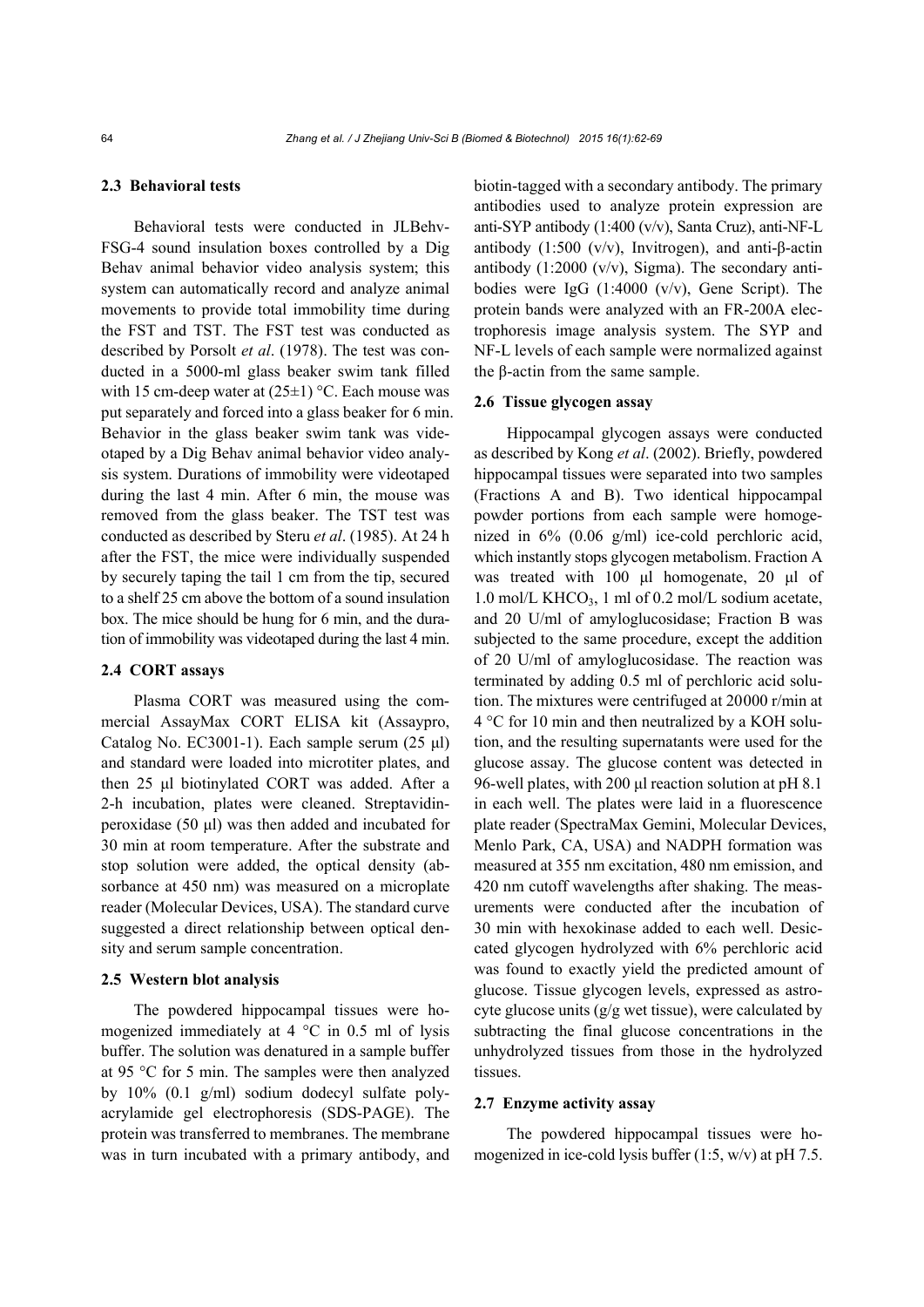The solution was centrifuged at 8000 r/min for 10 min. The supernatants from the tissue were then used for the determination of glycogen synthase and glycogen phosphorylase activities.

## 2.7.1 Glycogen synthase assay

Glycogen synthase activity was assessed in hippocampal tissue from adult mice. The 20 µl homogenates were added to 50 µl reaction solution at pH 7.4, for an incubation of 60 min at 38 °C, followed by adding 10 µl of 0.5 mol/L NaOH solution to stop the reaction. A reaction solution  $(l \text{ ml})$  at pH 6.7 was then added to each well for incubated of 20 min. The plates were laid in the fluorescence plate reader at 340 nm excitation, 460 nm emission, and 420 nm cutoff wavelengths to measure NADH formation. Glycogen synthase levels in the tissues, expressed as astrocyte glycogen synthase units, were calculated as micromolar concentrations of glycogen synthase from astrocytes per gram of wet unhydrolyzed tissue.

## 2.7.2 Glycogen phosphorylase assay

Glycogen phosphorylase activity was assessed in hippocampal tissue from adult mice. The homogenates (20  $\mu$ l) were added to 180  $\mu$ l phosphate buffer at pH 6.8 for an incubation of 10 min at 37  $^{\circ}$ C. The plates were laid in the fluorescence plate reader at 350 nm excitation, 470 nm emission, and 460 nm cutoff wavelengths to measure NADH formation. The reaction was activated with 2 mg/ml glycogen.

#### 2.8 Statistical analysis

Data were expressed as the mean±standard error of the mean (SEM) with the number  $(n)$  of experiments analyzed using SPSS 10.1. Differences between the groups were analyzed using the two-tailed Student's *t*-test. The significance level was set at  $P\leq 0.05$  for all statistical comparisons.

#### 3 Results

#### 3.1 Behavioral measurements

Four weeks of CORT injections significantly lengthened the immobility time of the mice compared with the control group in FST and TST  $(P<0.01$ ; Fig.  $1$ ).

## **3.2 CORT measurements**

Repeated CORT injections led to a pronounced increase in the serum CORT level compared to that in control mice  $(P<0.01; n=10; Fig. 2)$ . Serum CORT levels increased about ten times in the CORT group in comparison with the control group.



Fig. 1 Effects of repeated corticosterone (CORT) injection on depression-like behavior in male mice in the forced swim test (FST) and the tail suspension test  $(TST)$   $(n=20)$ 

The bars represent the mean immobility time  $(\pm$ SEM) spent during the last 4 min of the FST  $(a)$  and TST  $(b)$ .  $\ddot{\ }$  denotes a significant difference at  $P<0.01$ 



Fig. 2 Serum corticosterone (CORT) levels in the control and CORT-injected mice

The bars represent the mean $\pm$ SEM (n=10). \*\* denotes a significant difference at  $P<0.01$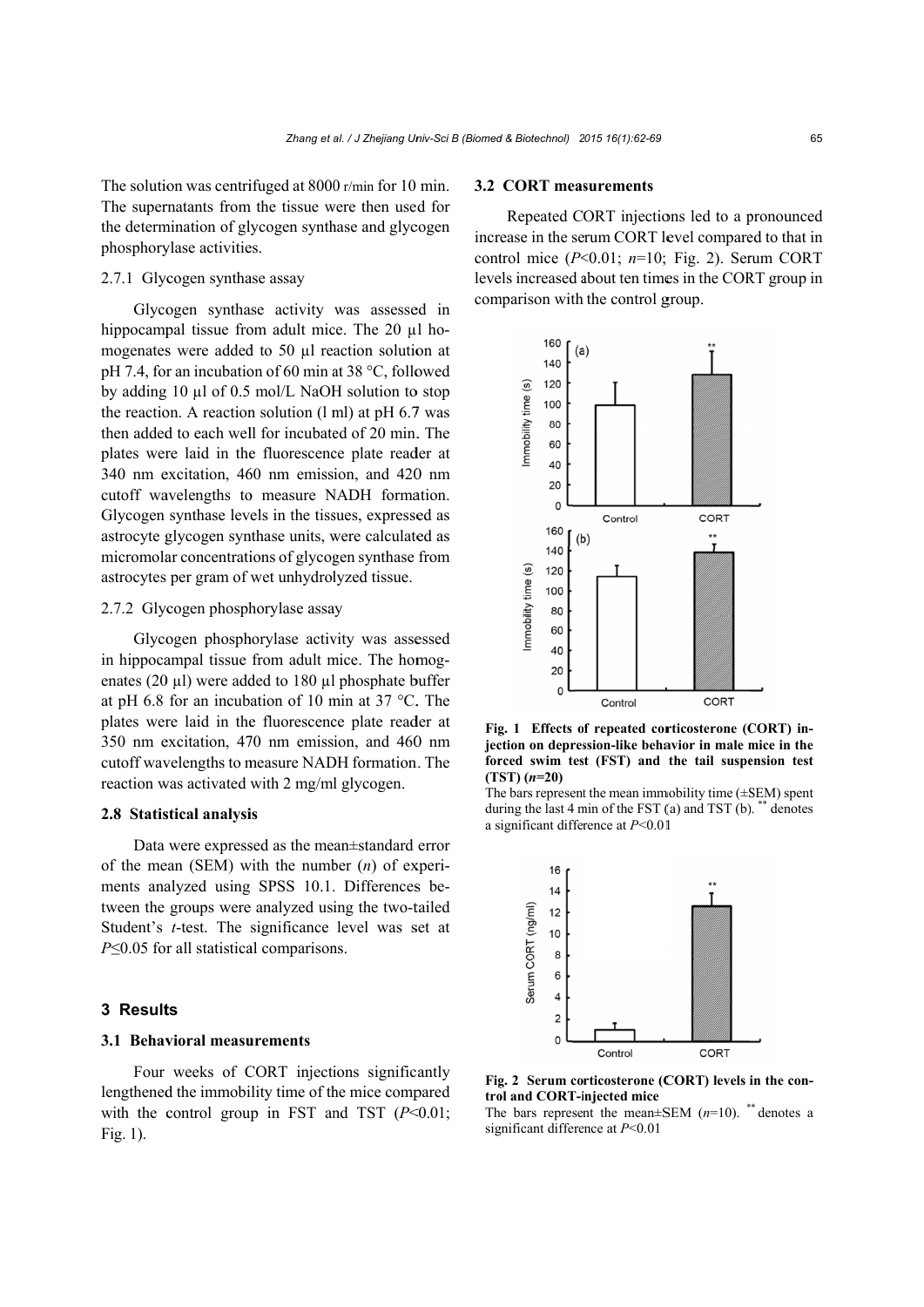## 3.3 Effects of CORT on hippocampal NF-L and **SYP** levels

The effects of repeated CORT injections on hippocampal NF-L and SYP levels are presented in Fig. 3. Long-term CORT injections significantly decreased the NF-L and SYP  $(P<0.01)$  levels in the hippocampus.

## 3.4 Brain glycogen, glycogen synthase, and glycogen phosphorylase

Glycogen levels in the hippocampal tissue were measured ( $n=10$  in each group; Fig. 4). Four weeks of CORT injections significantly reduced glycogen levels and glycogen synthase activities  $(P<0.05)$ , but significantly increased glycogen phosphorylase activities  $(P<0.05)$ .

#### 4 Discussion

## 4.1 Chronic CORT injection induces depressionlike behavior in mice

FST and TST have been widely used to examine CORT efficacy in inducing depression in rodents, where CORT has been shown to cause depressionlike behavior at high, but not low, doses, and by repeated, but not single, injections (Marks et al., 2009). Repeated CORT injections cause a gradual increase in depression-like behaviors (Zhao et al., 2008), especially in adolescent rats (Waters and McCormick, 2011). However, CORT may influence immobility behavior independent of the locomotor activity or muscle strength. To assess whether increased immobility behavior in the FST could be related to decreased locomotor activity or muscle strength,



Fig. 3 Effects of repeated corticosterone (CORT) injections on neurofilament light protein (NF-L) and synaptophysin (SYP) levels in the hippocampal tissues of mice

Data are expressed as mean $\pm$ SEM ( $n=10$ ). NF-L and SYP levels were determined by Western blot analysis using anti-NF-L, anti-SYP, and anti-β-actin antibodies (a). Proteins were separated on 12% SDS-PAGE and transferred to immuno-Blot PVDF membranes for the immunological assay. The protein bands were quantified using an FR-200A electrophoresis image analysis system. The values of NF-L (b) and SYP (c) levels were normalized to  $\beta$ -actin obtained in the same samples. denotes a significant difference at  $P<0.01$ 



Fig. 4 Levels of brain glycogen (a), glycogen synthase (b), and glycogen phosphorylase (c) in the control and corticosterone (CORT)-treated mice

All data are expressed as mean $\pm$ SEM ( $n=10$ ). Brain tissues used for the assay excluded the cerebellum and brainstem. denotes a significant difference at  $P<0.05$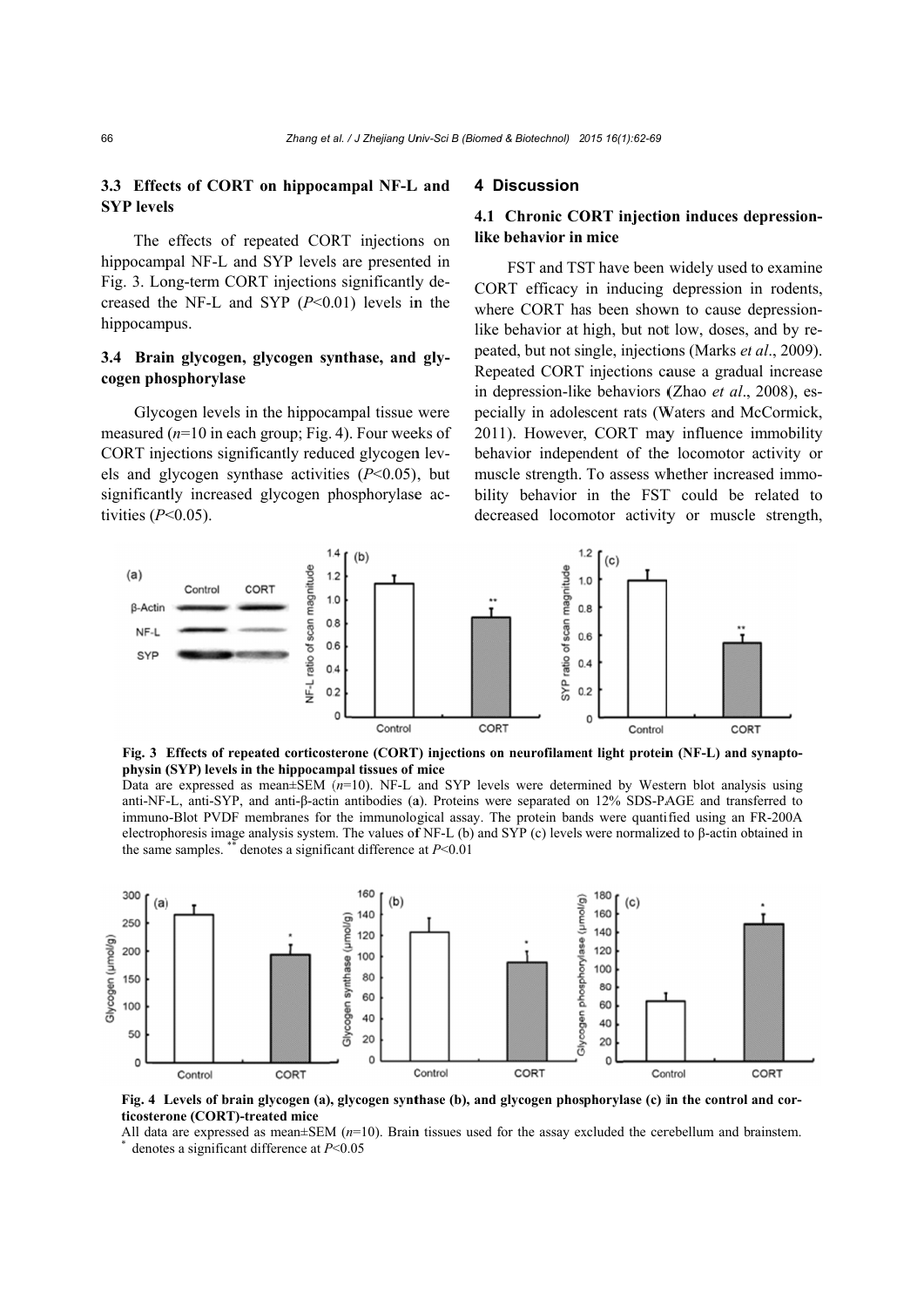Marks *et al*. (2009) researched the effect of repeated CORT injections in an open-field test and in a wire suspension test. The results show that repeated CORT injections have no significant effect on locomotor activity or muscle strength, suggesting that CORTinduced depressogenic effects occur independently of changes in nonspecific motor behavior. Repeated CORT injections have recently been considered reliable to study chronic stress-induced depression in rodents. Four-week CORT injections were also found in this study to greatly increase serum CORT levels and depression-like behavior in male mice both in the FST and the TST (*P*<0.01). This is similar to the study of Zhao *et al*. (2008) and further confirms that long-term exposure to high CORT levels could cause depression-like behavior in rodents.

## **4.2 Long-term CORT injection damages the structural plasticity of hippocampal neurons**

Yau *et al.* (2011) found that CORT inhibits neurogenesis, thereby reducing hippocampal spine density and causing spatial learning disorders. SYP is an indicator of synapses and synaptic transmission efficiency, and NF-L is involved in maintaining normal morphology and motor function of neurons, the spatial configuration of axons, and nerve signal transduction. Our results showed that the two proteins were significantly decreased (*P*<0.01), further confirming that long-term elevated glucocorticoid is detrimental to hippocampal plasticity.

## **4.3 Long-term CORT injection reduces hippocampal glycogen levels**

Glycogen is most frequently localized to astrocytes (Pfeiffer-Guglielmi *et al*., 2003), not evenly distributed throughout the brain. An electron microscopic study of glycogen granules in the brain shows that glycogen is concentrated in the part with the greatest synaptic density, suggesting that brain glycogen plays a role in the energy-dependent process of synaptic transmission (Xu and Sun, 2010).

Neurons are sensitive to energy shortages and have limited energy reserves. The ability to absorb sugar is thus critical for continuation of normal neuronal function. The main energy substrate sources of neurons are glucose. Glucose enters into astrocytes, and generates glycogen stored. The glycogen can be rapidly metabolized to provide energy substrates

when they are needed by neurons. Glycogen stored in astrocytes also provides additional energy for neurons when in great need (Suzuki *et al*., 2011). Our study showed that the hippocampal glycogen content in CORT-injected mice decreased significantly compared with the controls. Glucocorticoids decrease glycogen stored in cultured astrocytes (Allaman *et al*., 2004). Tsoi *et al*. (2011) showed that restraint stress could lead to glucose metabolism disorder, which decreases glycogen content.

Changes of the glycogen content in astrocytes may significantly alter brain energy metabolism, because glycogen is the largest energy reserve in the CNS and glycogen level reduction directly affects astrocyte metabolism and function. Astrocytes have an important nutritional role for neurons. Changes of the glycogen in astrocyte down-regulate neuronal function and directly affect neuronal metabolism. When astrocytes cannot supply glycogen to the brain to provide energy in a timely manner, neurons atrophy and die. If glycogen content in the CNS decreases, neurotransmitters and action potentials will be immediately and seriously affected. Brain glycogen shortage may therefore directly compromise the structure and function of astrocyte, causing astrocyte atrophy, which will in turn worsen the neuronal energy crisis, increase the apoptosis potential, and reduce the neuronal excitability (Ibrahim *et al*., 2011), thereby resulting in depression.

## **4.4 Reduction of hippocampal glycogen levels is due to decreased glycogen synthesis and increased glycogenolysis**

Tesfaye *et al*. (2011) showed that the glycogen content is affected by several factors, such as glucose, insulin, neurotransmitters, and neuronal activation. The key enzymes regulating synthesis and degradation of brain glycogen, glycogen synthase and glycogen phosphorylase, are contrastingly regulated by phosphorylation. Glycogen is synthetized from glucose by glycogen synthase, which catalyzes the formation of  $\alpha$ -1,4-glycosidic linkage in the polymer, and the glycogen branching enzyme. Degradation occurs in the cytosol through glycogen phosphorylase and the debranching enzyme (Greenberg *et al*., 2006; Palsamy and Subramanian, 2009). Chronic CORT injection was found to increase glycogen phosphorylase activity, indicating increased glycogenolysis, but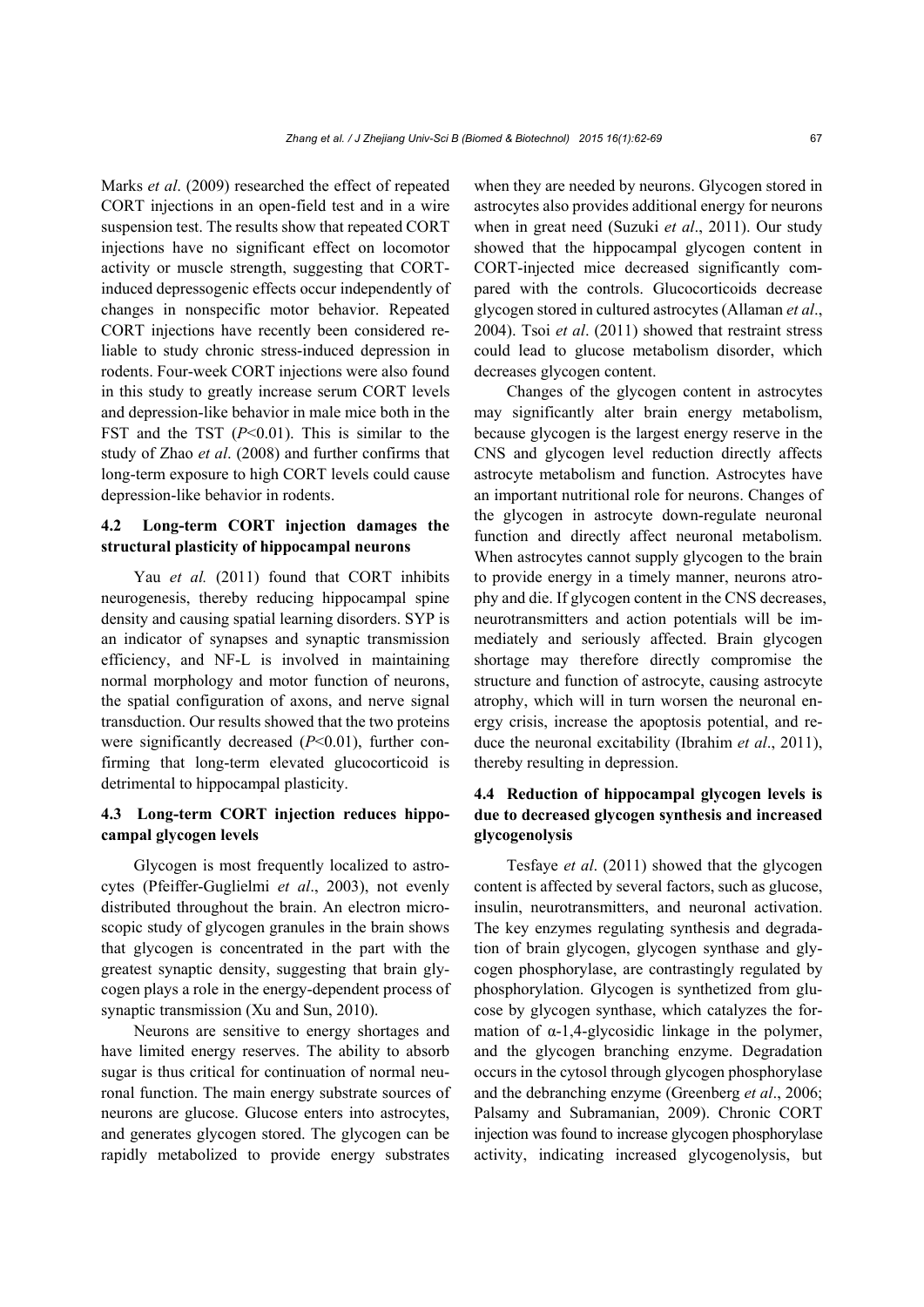reduce glycogen synthase activity.

Glucocorticoid hormones modulate energy supply (Russell *et al*., 2006). Glucocorticoids not only can inhibit glucose transfer to neurons and astrocytes but also can curb the noradrenergic activity to reduce glycogen synthesis (Allaman *et al*., 2004). Astrocyte activity may thus be down-regulated by increased HPA activity in stressful situations. High glucocorticoid levels acting on astrocytes impair glycogen replenishment, deplete energy reserves, and reduce lactate transport.

#### **5 Conclusions**

The results showed that chronic CORT injection decreased hippocampal glycogen level and glycogen synthase activity, but increased glycogen phosphorylase activity. Chronic CORT injection also reduced NF-L and SYP levels in mice. Our study suggested that reduced glycogen levels may be one of the reasons why chronic CORT treatment caused hippocampus atrophy and depression-like behavior in male mice.

#### **Compliance with ethics guidelines**

Hui-yu ZHANG, Yu-nan ZHAO, Zhong-li WANG, and Yu-fang HUANG declare that they have no conflict of interest. All institutional and national guidelines for the care and use of laboratory animals were followed.

#### **References**

- Allaman, I., Pellerin, L., Magistretti, P.J., 2004. Glucocorticoids modulate neurotransmitter-induced glycogen metabolism in cultured cortical astrocytes. *J*. *Neurochem*., **88**(4):900-908. [doi:10.1046/j.1471-4159.2003.02235.x]
- Banasr, M., Duman, R.S., 2008. Glial loss in the prefrontal cortex is sufficient to induce depressive-like behaviors. *Biol*. *Psychiatry*, **64**(10):863-870. [doi:10.1016/j.biopsych. 2008.06.008]
- Brown, A.M., Tekkök, S.B., Ransom, B.R., 2003. Glycogen regulation and functional role in mouse white matter. *J*. *Physiol*., **549**(2):501-512. [doi:10.1113/jphysiol.2003. 042416]
- Brown, A.M., Sickmann, H.M., Fosgerau, K., *et al*., 2005. Astrocyte glycogen metabolism is required for neural activity during aglycemia or intense stimulation in mouse white matter. *J*. *Neurosci*. *Res*., **79**(1-2):74-80. [doi:10. 1002/jnr.20335]
- Cotter, D., Mackay, D., Chana, G., *et al*., 2002. Reduced neuronal size and glial cell density in area 9 of the dorsolateral prefrontal cortex in subjects with major de-

pressive disorder. *Cereb*. *Cortex*, **12**(4):386-394. [doi:10. 1093/cercor/12.4.386]

- Dienel, G.A., Cruz, N.F., 2004. Nutrition during brain activation: does cell-to-cell lactate shuttling contribute significantly to sweet and sour food for thought? *Neurochem*. *Int*., **45**(2-3):321-351. [doi:10.1016/j.neuint.2003.10.011]
- Dombro, R.S., Bender, A.S., Norenberg, M.D., 2000. Association between cell swelling and glycogen content in cultured astrocytes. *Int*. *J*. *Devl. Neurosci*., **18**(2-3):161-169. [doi:10.1016/S0736-5748(99)00084-2]
- Duric, V., Banasr, M., Stockmeier, C.A., *et al*., 2013. Altered expression of synapse and glutamate related genes in post-mortem hippocampus of depressed subjects. *Int*. *J*. *Neuropsychopharmacol.*, **16**(1):69-82. [doi:10.1017/S14 61145712000016]
- Greenberg, C.C., Jurczak, M.J., Danos, A.M., *et al*., 2006. Glycogen branches out: new perspectives on the role of glycogen metabolism in the integration of metabolic pathways. *Am*. *J*. *Physiol*. *Endocrinol*. *Metab*., **291**(1): E1-E8. [doi:10.1152/ajpendo.00652.2005]
- Ibrahim, L., Duncan, W., Luckenbaugh, D.A., *et al*., 2011. Rapid antidepressant changes with sleep deprivation in major depressive disorder are associated with changes in vascular endothelial growth factor (VEGF): a pilot study. *Brain Res*. *Bull*., **86**(1-2):129-133. [doi:10.1016/j. brainresbull.2011.06.003]
- Jarcho, M.R., Slavich, G.M., Tylova-Stein, H., *et al*., 2013. Dysregulated diurnal cortisol pattern is associated with glucocorticoid resistance in women with major depressive disorder. *Biol*. *Psychol*., **93**(1):150-158. [doi:10. 1016/j.biopsycho.2013.01.018]
- Koizumi, S., Fujishita, K., Tsuda, M., *et al*., 2003. Dynamic inhibition of excitatory synaptic transmission by astrocytederived ATP in hippocampal cultures. *PNAS*, **100**(19): 11023-11028. [doi:10.1073/pnas.1834448100]
- Kong, J., Shepel, P.N., Holden, C.P., *et al*., 2002. Brain glycogen decreases with increased periods of wakefulness: implications for homeostatic drive to sleep. *J*. *Neurosci*., **22**(13):5581-5587.
- Marks, W., Fournier, N.M., Kalynchuk, L.E., 2009. Repeated expore to corticosterone increases depression-like behavior in two different versions of the forced swim test without altering nonspecific locomotor activity or muscle strength. *Physiol*. *Behav*., **98**(1-2):67-72. [doi:10.1016/j. physbeh.2009.04.014]
- Numakawa, T., Adachi, N., Richards, M., *et al*., 2013. Brainderived neurotrophic factor and glucocorticoids: reciprocal influence on the central nervous system. *Neuroscience*, **239**:157-172. [doi:10.1016/j.neuroscience.2012.09. 073]
- Palsamy, P., Subramanian, S., 2009. Modulatory effects of resveratrol on attenuating the key enzymes activities of carbohydrate metabolism in streptozotocin-nicotinamideinduced diabetic rats. *Chem*. *Biol*. *Interact*., **179**(2-3): 356-362. [doi:10.1016/j.cbi.2008.11.008]
- Pfeiffer-Guglielmi, B., Fleckenstein, B., Jung, G., *et al*., 2003.